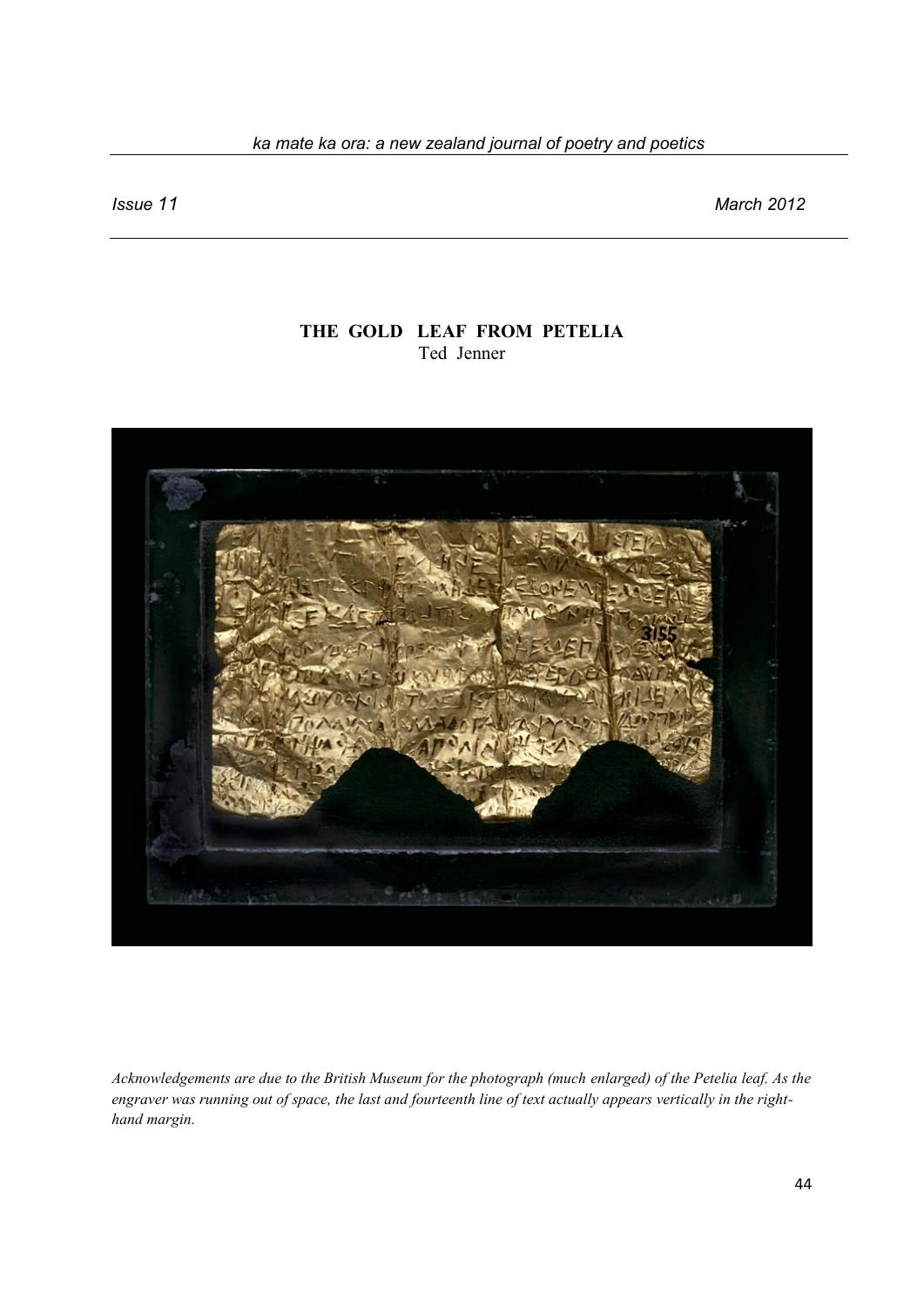#### **Translation:**

 You will find a spring on your left in Hades' halls and by it the cypress with its luminous sheen. Do not go near this spring or drink its water. You will find another, cold water flowing from Memory's lake; its guardians stand before it. Say: "I am a child of Earth and starry Heaven, But descended from Heaven; you yourselves know this. I am parched with thirst and dying: quickly, give me the cool water flowing from Memory's lake." And they will give you water from the sacred spring and then you will join the heroes at their rites. This [. . . . of Memo]ry's: [on the point of death [ ] write this [ ] the darkness folding [you] within it.

#### **Introduction:**

**.** 

The so-called Gold Leaves are both text and artefact. They bear lines of epic / Homeric verse (up to twenty in two columns in one case) or combinations of prose and poetry engraved on thin gold foil, are diminutive in size (the leaf from Petelia being a mere 45 x 27 mm.), and rectangular in shape except for a small number which have been cut to resemble ivy or myrtle leaves and a group in elliptical or half-moon shapes which acted as lip-bands. Most of these small gold lamellae (to give them their technical term) were found throughout the Greek world in tombs where they had been placed on the mouths, hands or chests of the dead. Among the exceptions is the Petelia leaf which has an unusual history. It was said to have come from a tomb in Strongoli, i.e. the ancient Petelia in the deep south of Italy. After it had been removed from the tomb, it seems to have been unfolded then refolded four times over, a corner was clipped off (which explains why the last few lines of the text are unfortunately so fragmentary $1$ , and it was then inserted into a small gold cylindrical case which was suspended from the neck on a gold chain and worn as an amulet. In the period of the later Roman Empire, objects removed from ancient tombs (the Petelia leaf is dated at c. fourth century B.C.) were often used as amulets. If, as seems likely, the necklace can be dated to the second century A.D., the robbery and re-use of the leaf as a magic charm will have taken place six hundred years after the leaf was cut and engraved.

 The purpose of these Leaves is not in doubt. Many, like Petelia, instruct the soul of the dead how to direct its journey in the afterlife towards Elysium; others, what to say to Persephone, the Queen of the Dead when confronting her as a suppliant; another has basically the same message but emphasizes the role of Dionysos as the saviour and redeemer of souls. The Leaves, then, are mortuary texts intended to help the souls of dead initiates reach an afterlife of bliss in Elysium. As such they are the only Greek examples we have of a

 $1$  Brackets in the translation indicate gaps in the text. These gaps can occasionally be repaired with educated guesses based on lines in very similar texts, as above.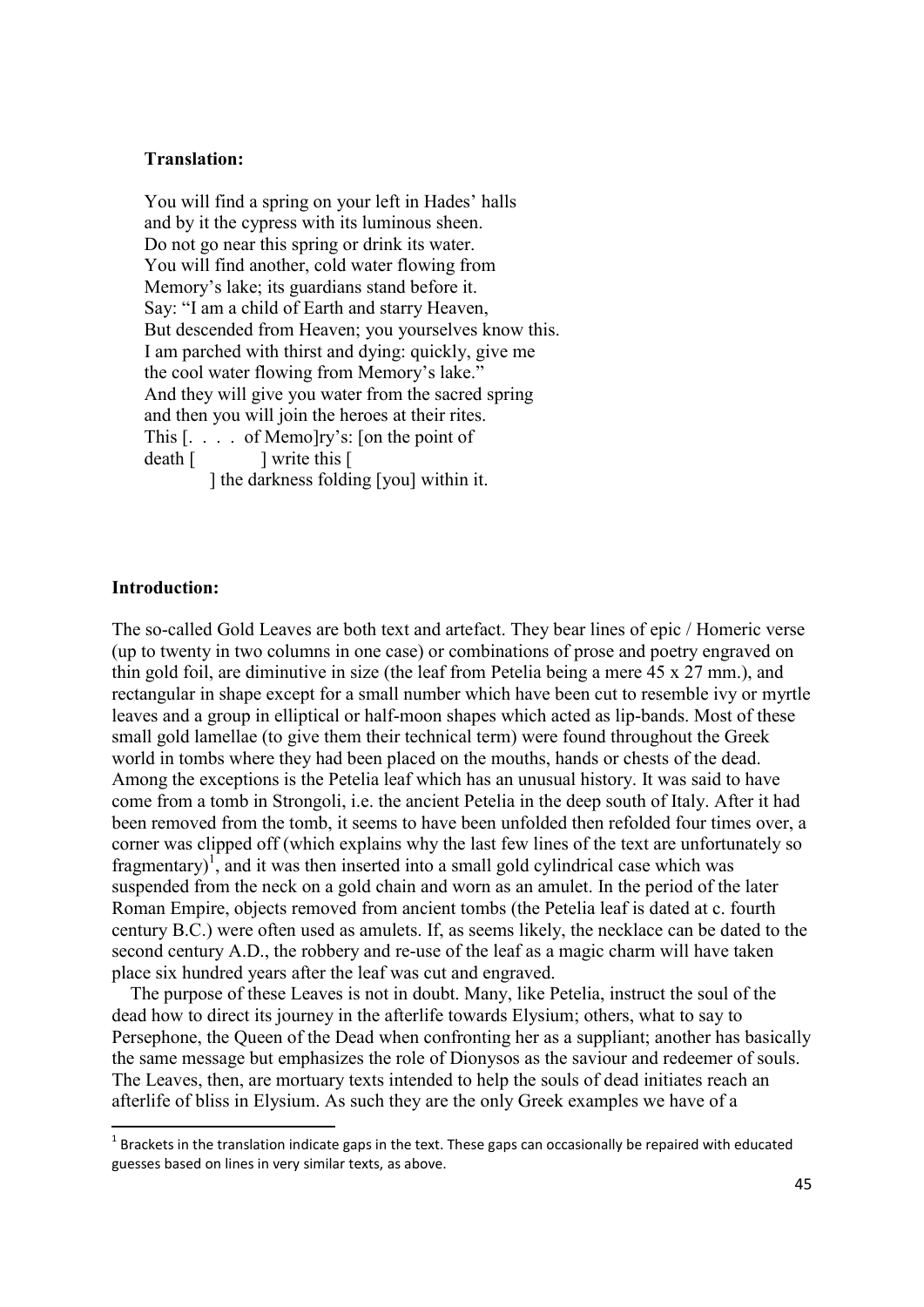*vademecum* for the dead, a sort of Greek equivalent of the Egyptian Book of the Dead, with which they share a number of very interesting features.

What is not quite so obvious, however, is the cult or ritual to which these Leaves belong. Recently, several cogent arguments have been advanced in favour of a Bacchic cult honouring Orpheus as its founding father, and certainly Dionysos as Bakkhios (the "ecstatic one") or Eubouleus ("good counsellor") or Lusios (the "redeemer") is a recurring figure throughout the leaves. Furthermore, the initiates are referred to as "Bacchic" in one text, while certain sacred emblems of Dionysos such as ivy and the thyrsus (the wand used in Dionysiac ritual) appear, respectively, in the shape of the lamellae from Pelinna in Thessaly (Central Greece) and in a text from Pherai in Thessaly. The sarcophagus at Pelinna contained the skeleton of a woman; outside it lay the statuette of a maenad, i.e. one of the female votaries of Dionysos who, with the aid of wine and frenzied dancing, achieved a state of ecstasy.

 If the Dionysian evidence is almost overwhelming, it has to be admitted that the Orphic element is much harder to establish. It can be inferred from the doctrines of reincarnation and judgement after death that we find in the leaves from Thourioi in the deep south of Italy. Again, the emphasis on memory as a means of recalling one's former lives and the practice of ritual purification through initiation are said to be "Orphic", but they can also be described as Pythagorean. It must be emphasized, though, that Orphism and Pythagoreanism are fluid concepts; the movements appear to have borrowed much from each other, and they consisted of followers who might practise their "faith" in various ways. The word "Orphic", for instance, can be applied to oracle-mongers and pedlars of dispensation offering salvation from sin and death, the very people that Aristophanes scoffed at and Plato despised. It seems, however, that the word can also refer to those who celebrated the rites of "Our Lord of Frenzy", Dionysos Bakkhios, and such an Orphic-Bacchic cult seems to be implied if not confirmed by literary references in, for example, Euripides and Herodotus, and by archaeology, the most graphic instance of the latter being the bone tablets (fifth century B.C.) found at Olbia, a Greek colony in the Crimea. The tablets carry brief inscriptions, e.g. "Life. Death. Truth. Dio(nysos). Orphics", and are thought to be tokens of membership in a Bacchic-Orphic cult.

 Equally difficult to determine is the occasion for which these Leaves were produced–the funeral of an initiate or his / her initiation? The words "on the point of death" at the beginning of two other leaves found in southern Italy (encouraging the conjectural reading in line 12 of the translation above), would suggest that some of these Leaves were engraved at the impending death of the initiate. If, however, we remember that ceremonies of initiation in Greek mystery cults were often preparations for death and the afterlife and might even involve a mimetic journey to the Underworld, the occasion for the engraving remains controversial. There is a strong possibility that the texts are extracts from some sort of sacred discourse or *hieros logos* describing an Underworld journey in verse or book form. The extracts may have been read by priests at the initiation ceremony; the essence of such passages may have been transcribed to gold foil as an imperishable material. What we know for a fact is that the gold leaf texts were themselves excerpted. A good example of this is the leaf found in Thessaly inside a vase which had been used as a cinerary urn. It bears the following text which is obviously an abbreviated version of something very similar to the Petelian text:

I am parched with thirst and dying: let me drink from the ever-flowing spring. On the right is a luminous cypress tree. "Who are you? And where are you from?"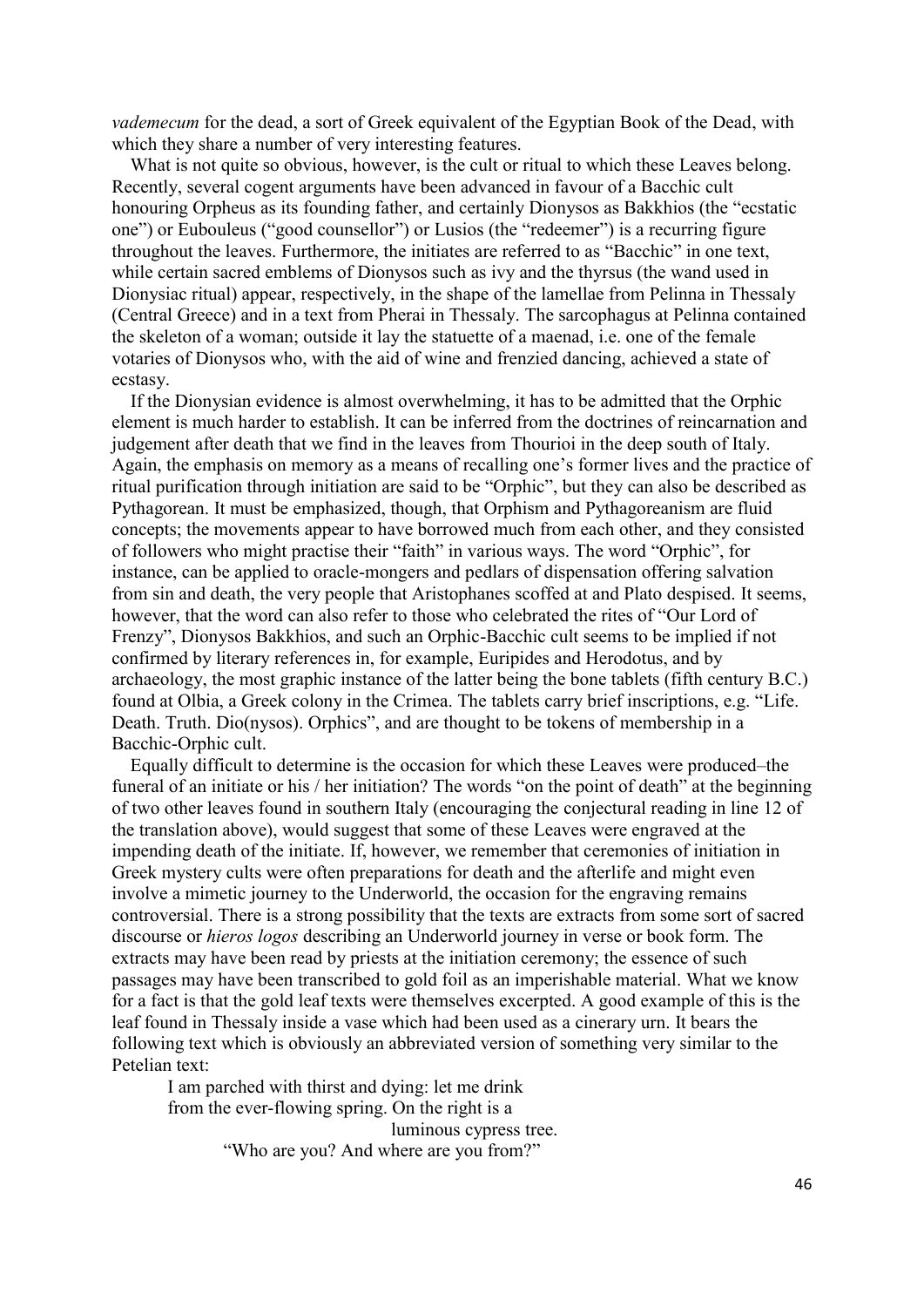I am a son of Earth and starry Heaven but my descent is from Heaven.

The initiate in this case has stressed what seemed to him or her to be the vital passage in the longer texts, i.e. the challenge by the guardians and the proudly kept knowledge of one's true lineage. This shorter text, and the many later versions of it found in Crete, may reflect a brief performance acted out in the initiation ritual. In Plato's terms, *diēgēsis* (narrative) has become *mimesis*. 2

# **The Petelia Leaf:**

**.** 

A voice, unknown (some would say Orpheus', but that is mere supposition), gives advice to the soul of the dead initiate on the path it should take in the realm of the dead ("Hades' halls"). It is to avoid the spring on the left marked by the "luminous" cypress and request water from the spring of Memory, presumably on the right. The left-hand spring is fed by the waters of Lēthē ("forgetfulness") which will obliterate the soul's recollection of its former lives, its cycles of reincarnation, and its divine origin as an offspring of Heaven. The recollection of one's past life is familiar from Plato, but here we are a world away from the "Myth of Er" (*Republic* 620d ff.) in which the souls pass over the plain of Lēthē and camp beside the river Amelēs ("unmindfulness"), a certain amount of which they are required to drink to forget the cares and anxieties of their past lives, before being carried up into an opening in the sky to their new birth. The Leaves represent an entirely different doctrine, Orphic or Pythagorean we cannot say, any more than we can identify the source of Plato's "Myth of Er", which may well be his own invention.

 The location of the tree and the two springs in the Gold Leaves is both intriguing and fraught with problems. The text of "Petelia" merely implies that the spring of Memory is to the right of "Hades' halls". In texts similar to "Petelia", however, both springs are on the right, Memory's being situated just beyond the cypress tree which marks Lēthē's spring. The shorter texts from Crete and Thessaly, on the other hand, situate Memory's spring on the right *by the cypress*, which is "luminous" only on the Thessalian leaf (translated above). All this variation indicates that like the Homeric epics, the verse on these leaves has been "patched up" and modified from time to time and from place to place by itinerant, independent priests who either possessed archetypes or retained a more or less accurate memory of them. In the case of "Petelia", it seems that some priest or initiate decided to follow the ancient Greek superstition that the left-hand side was inauspicious (cf. L. *sinister*).<sup>3</sup>

 Cypresses are not white or "shining" or "luminous", which are all meanings of Greek *leukē* (cognate with L. *lux*: "light") in the text. It would certainly be to the initiate's benefit if cypresses glowed like neon beside either the waters of Memory or the waters of Forgetfulness in the murky gloom of the Underworld, and it is tempting to leave it at that, comparing it to the White (*Leukas*) Rock that marks the entrance to the Underworld at *Odyssey* 24.11. The luminous Tree Of Life, however, has an ancient pedigree stretching back as far as Mesopotamia. The Kishkanu tree in a Sumerian text is dark but bears fruit of lapis lazuli, and it stands over the Apsu, the subterranean waters which sustain all life. In Zoroastrianism, the

<sup>2</sup> On the subject of ritual performance and the Gold Leaves, see my article in *Percutio* 3 (2009) 10-15.

 $3$  In augury, for the priest looking north, the west, realm of the setting sun and encroaching darkness, would be on his left. Greek augurs looked north; Roman, to begin with, looked south.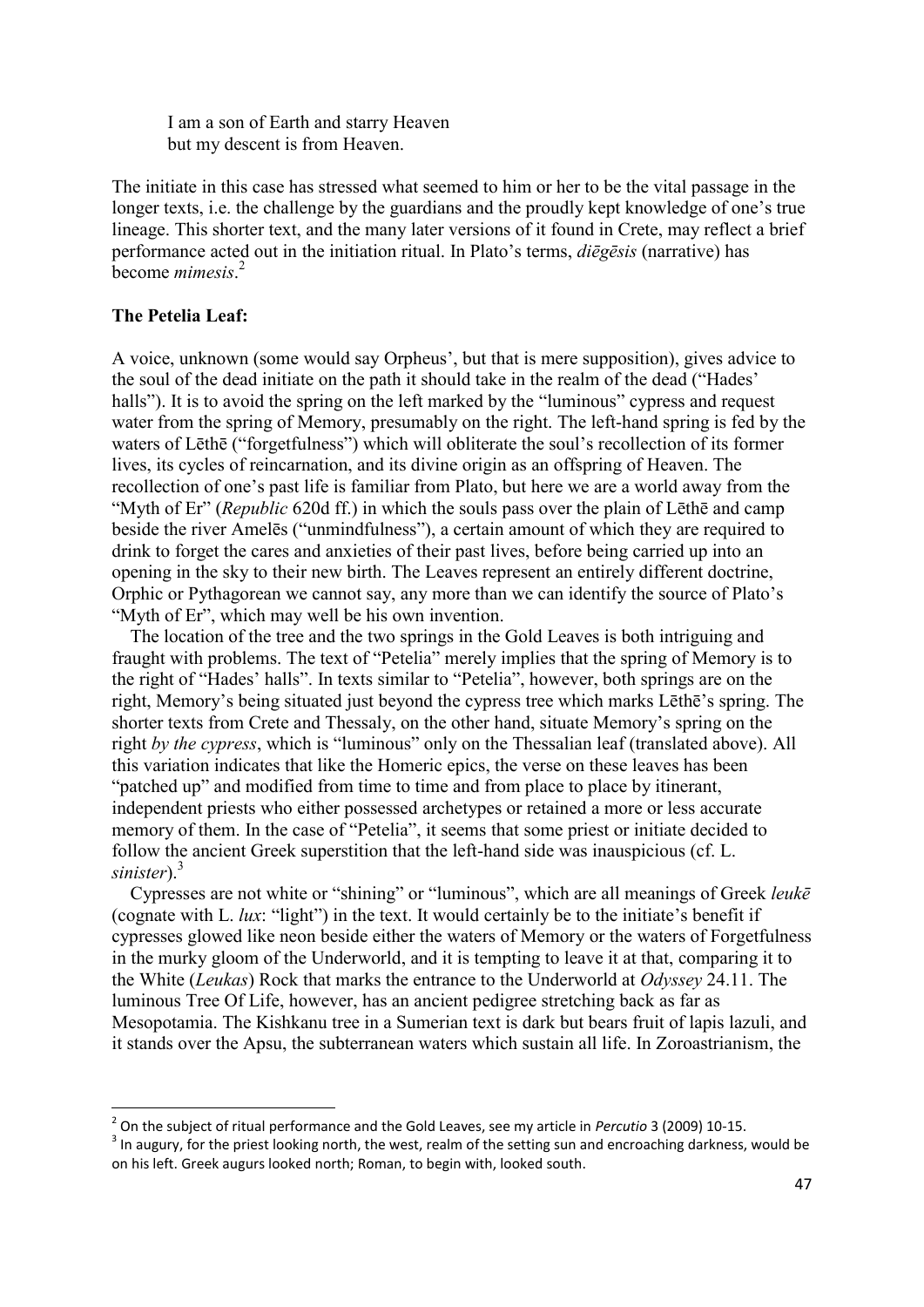Tree of Life is called the "white Hom"; it grows by a spring which gives rise to "all the waters on earth."

 There may not be a luminous tree in Egyptian mortuary texts, but the parallels here are even more striking. On funerary papyri and tomb paintings of the New Kingdom, tree (palm or sycamore), pool, guardians, and the theme of the thirst of the dead all occur, matching a remark by Herodotus (2.81) that the Orphic-Bacchic rites were really Egyptian and Pythagorean (i.e. introduced into Greece by Pythagoras), and encouraging speculation that the Gold Leaves show the influence of Egyptian mortuary texts, perhaps transmitted by Greek priests in Egypt. If this is the case, and we have no way of proving it, the Greeks have substantially modified the Egyptian motifs. Take the guardians, for example. In the Book of the Dead, they prevent the dead from reaching Osiris, the "Lord of Life", yielding only to those who can both recite the names of the guards and their portals and convince them that they (the dead) are ritually pure. The guardians in the Gold Leaves are mysterious beings who were apparently depicted on an Etruscan amphora (now lost) as oriental archers guarding Memory's spring by standing behind two trees which separate the realm of the blest from that of the damned. Two young men, who have passed the challenge, sit on a grassy hillock. They are crowned with ivy, bear the thyrsus, and, like all heroes in Greek art (cf. line 11 of our translation) are naked.

 The thirst of the dead is a widespread theme that occurs in many world cultures-- European, Indian, Chinese, even Inuit, and, of course, ancient Egyptian. If, however, the Greeks–priests or Pythagoras or the legendary Orpheus (see Diodorus Siculus 1.96)–were influenced by Egyptian mortuary texts and customs, they certainly adapted rather than imitated them. The "cool water" in the Egyptian texts is intended to keep the dead alive in a very dry climate, whereas the waters of Memory in the Leaves are the means by which the soul recalls its former life or lives so that it can select a less morally reprehensible one in the next incarnation.

 Perhaps the most interesting parallels between the Leaves and Egyptian mortuary texts concern the initiate's identification with a god and the terms in which his/her soul must identify itself : as "a child of Earth and starry Heaven". In a number of Egyptian mortuary spells, the deceased identify themselves not only as the god Osiris but as the offspring of Geb, the earth-god and Nut, the sky-goddess. The initiates in the Leaves from Thourioi likewise claim divine status, identifying themselves with Dionysos via the image of the kid, the young of the god's emblematic animal,  $4$  while the descent from G $\bar{e}$  (Earth) and Ouranos (Sky) appears in the Leaves like "Petelia" that direct the soul to the spring of Memory. The parallels do not prove the influence of Egyptian mortuary texts on the Gold Leaves, but together they constitute a strong indication of such an influence.

 As always in scholarship on the Leaves, however, there is an alternative explanation for the phrase "child of Earth and starry Heaven", which doesn't so much negate the Egyptian influence as complement it with Greek conceptions of the mortals who are blest by the gods. Hesiod's line in *Theogony* 106, "the gods who were born of Earth and starry Heaven" is obviously the verbal model for the phrase in "Petelia" and the like. This line together with the same poet's description of the people of the "Golden Race" as being the kin of the gods (*Works and Days* 108) gives some substance to the view that a Greek poet, who was ancient and venerable by the time this leaf was engraved, is the source of the link between the Orphic-Bacchic initiates who eventually lead idyllic lives in the meadows of Elysium and the "Golden Race", the first humans on earth, who lived carefree lives on fertile land which never failed them. The offspring of Earth and Heaven are now not just all the other

**.** 

 $^4$  See Graf & Johnston, p.12, final line of 'Thurii 3': 'A kid I fell into milk'.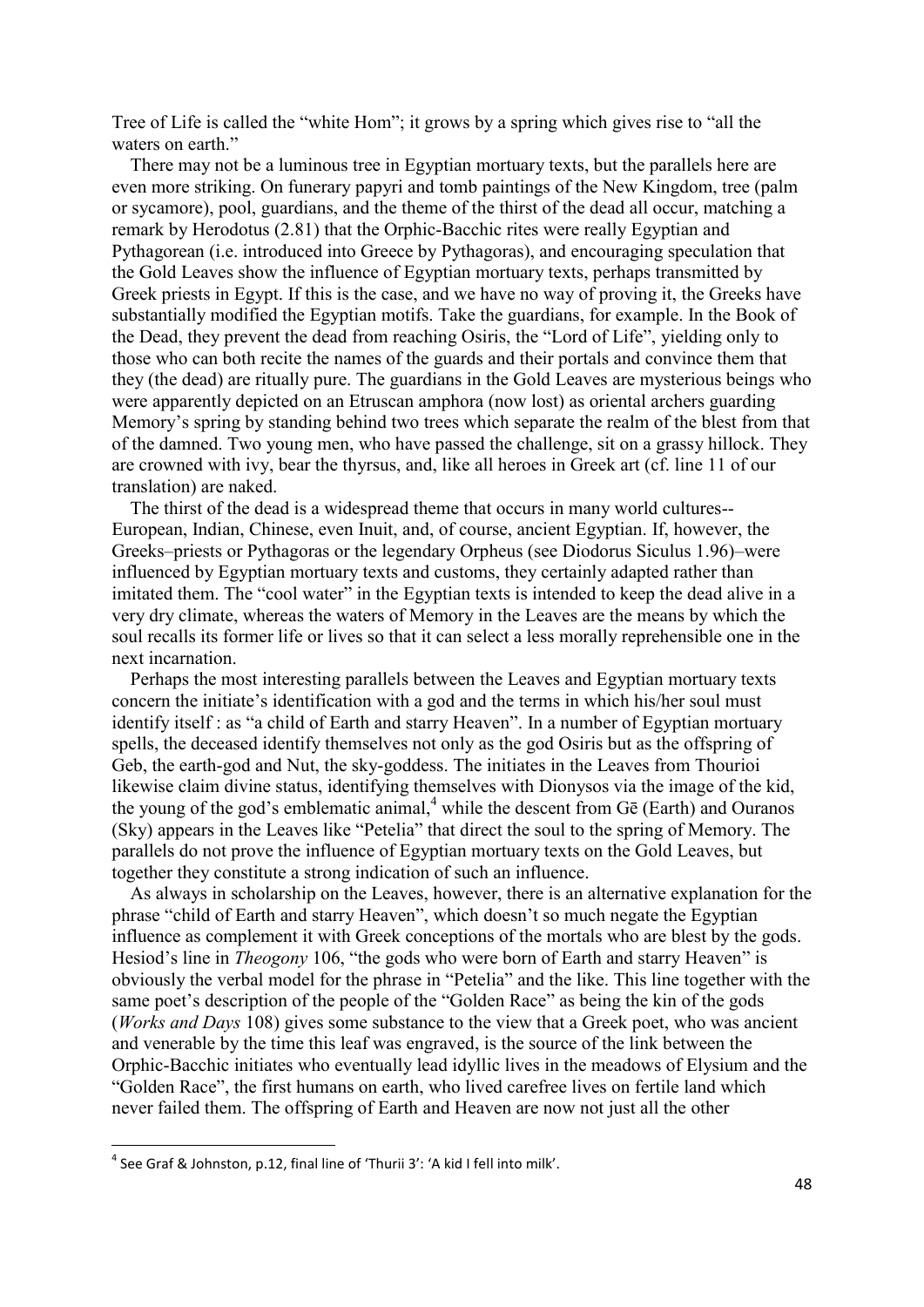immortals, as in *Theogony* 106, but those mortals who, having passed through rites of initiation and purification in a mystery cult, have become immortal. And perhaps so purified by an ascetic life that they have shaken off the earthly element of their being and retained only the heavenly–"a child of Earth and starry Heaven / but descended from Heaven"?

 Having been granted water from Memory's spring, the soul will "join the heroes at their rites" in Elysium. On a fragmentary leaf found inside a terracotta lamp in Sicily, the initiate appears to be called "a remembering hero". In what way are these initiates heroes? The authors of a sacred book or of the first archetypal leaves have turned to Hesiod once again and borrowed his depiction of the heroes (mythical, such as Achilles) who live at the ends of the earth in the Isles of the Blest. They are often the children of a god and lead the carefree lives of the people of the "Golden Race", but there is one essential difference. Hesiod's heroes have been rewarded with this existence *after death*:

 blessed heroes, for whom thrice yearly the fertile earth bears its honey-sweet fruit in abundance. (172-3)

That is the kind of paradise the souls of our dead initiates are striving to reach, buried with gold foil on their lips or chests or in the palms of their hands.

## **The Approach:**

My aim was to create something very close to the tone of the original, an essentially neutral, deictic text with its address to an anonymous second person singular, its imperatives and future tenses, its instructions and prohibitions. I chose a "semi-Biblical" cadence and a twelve syllable line as an approximation (rather distant, I'm afraid) of the hexameter and the epic / Homeric diction, which was archaically poetic even in the fourth century B.C. when our leaf was engraved. The verse is liturgical rather than literary, and this meant that it was reasonably straightforward to translate in comparison with the "supercharged", emotive diction and metres of a Greek lyric poet like Ibykos.

 The most difficult line was line 11, which involved me in a choice between reading the currently preferred *anaxeis*: "you will rule" (i.e. among the heroes) and the very same word but this time the second person singular future tense of a completely different verb, *anagō*: "I celebrate'/'conduct" (i.e. rites and festivals, in this case). The former seemed to me to be too extravagant a claim even for someone who believed that s/he was "descended from Heaven"!